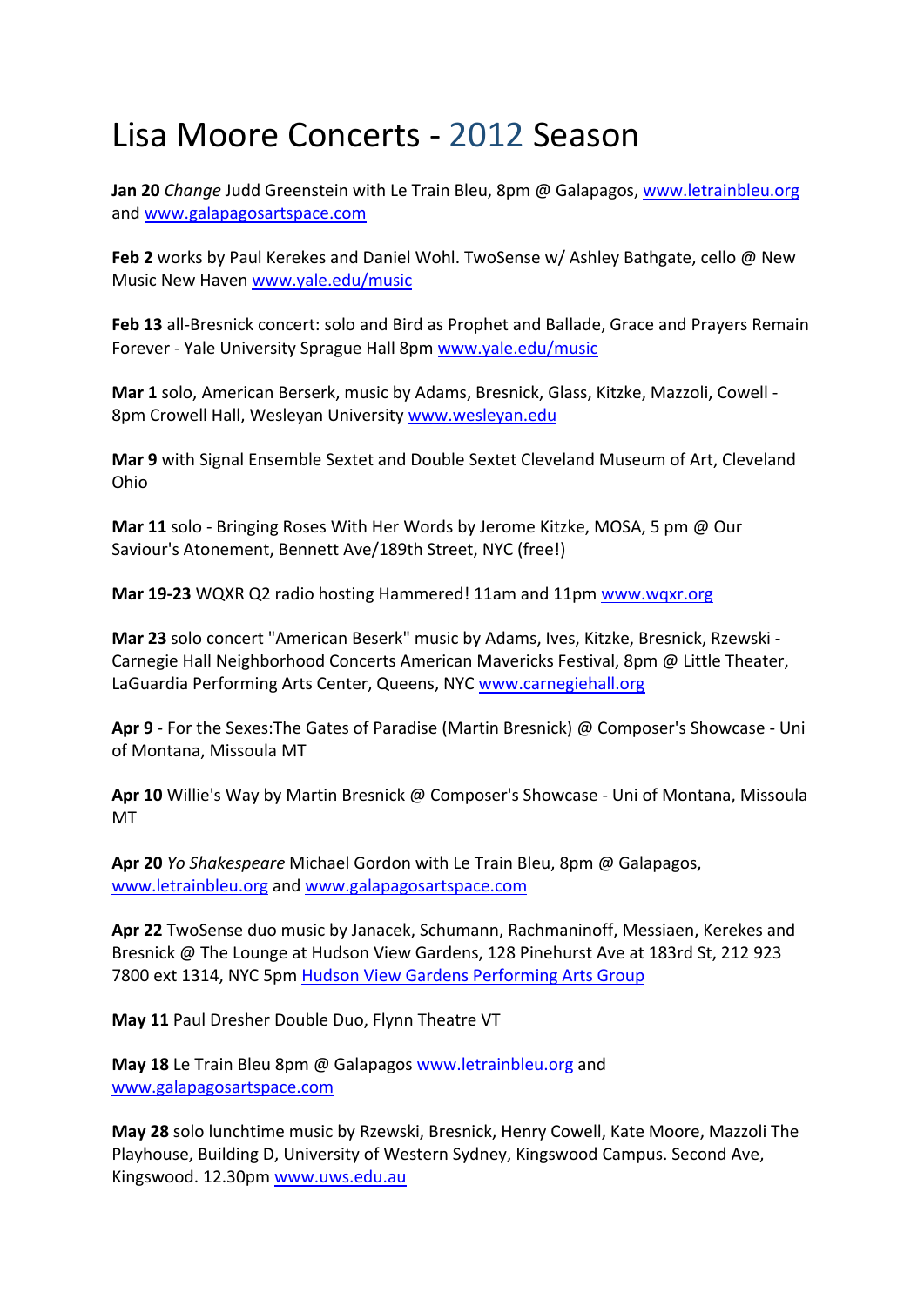**May 30** Caprichos Enfaticos (Bresnick), Les Noces (Stravinsky) Queensland Conservatorium, Brisbane 8pm

**May 31** solo lunchtime concert, music by Bresnick, Rzewski and others 1pm University of Queensland, St. Lucia Brisbane www.uq.edu.au/music/

**Jun 1** solo music of Bresnick, Rzewski @ "Big Ideas", ABC Eugene Goosens Hall, Harris St, Sydney, 6pm

**Jun 12** All‐Brophy concert, ANAM, Melbourne Recital Center 'Salon' 6pm www.melbournerecital.com.au

**Jun 17** music by Bresnick (Prayers Remain Forever), Reich (Six Pianos), Wolfe (my lips...) with TwoSense and The Grand Band. Bang on a Can Marathon, World Financial Center www.bangonacan.org

**Jun 20** (attention:rescheduled Sept 29 after Barge temporary closing!) TwoSense: Martin Bresnick Piano Trio, Sam Adams Piano Trio (world premiere), Leos Janacek Pohadka w/Ashley Bathgate cello, Karen Bentley-Pollick violin, Courtney Orlando, violin @ The Barge, Brooklyn www.bargemusic.org

**Jul 16** solo 'American Berserk' music by Adams, Bresnick, Ives, Cowell, Byron, Lang and Glass Mendocino Music Festival 3pm www.mendocinomusic.com

**Aug 7** Grand Band (the NYC piano sextet!) Music by Reich, Wolfe, Glass and Kate Moore 7.30pm @ (le) Poisson Rouge, Bleecker St, NYC www.lepoissonrouge.com

**Oct 4** TwoSense with Ashley Bathgate, cello. World premieres by Ryan Brown, Daniel Felsenfeld, Hannah Lash, plus Andres and Barber works 8pm @ Roulette... www.roulette.org

**Nov 13** Solo Recital *120 Years of Piano* ‐ Scriabin, Janacek, Martin Bresnick, Hannah Lash, Paul Kerekes, Philip Glass, Frederic Rzewski 5.30 wine&nibbles: 5.30pmconcert: 6pm "Pop‐ Up" series @ Miller Theatre, NYC www.millertheatre.com/events

**Nov 23** Solos by Glass and Rzewski, duos by Hannah Lash, Ryan Brown, Kate Moore and Martin Bresnick - TwoSense @ Detroit Institute of the Arts (DIA) 7pm www.dia.org

**Nov 25** solo *Bad Blood* by Julian Day ‐ ExhAust @ Spectrum, 121 Ludlow St NYC 4.00pm www.spectrumnyx.org

**Nov 27** *Prayers Remain Forever* (Bresnick) ‐ with Ashley Bathgate, cello 7pm @ Cell Theatre, Chelsea, NYC

**Dec 1** Music by Ryan Brown and Hannah Lash w/TwoSense ‐ Spectrum, 121 Ludlow St NYC www.spectrumnyx.org